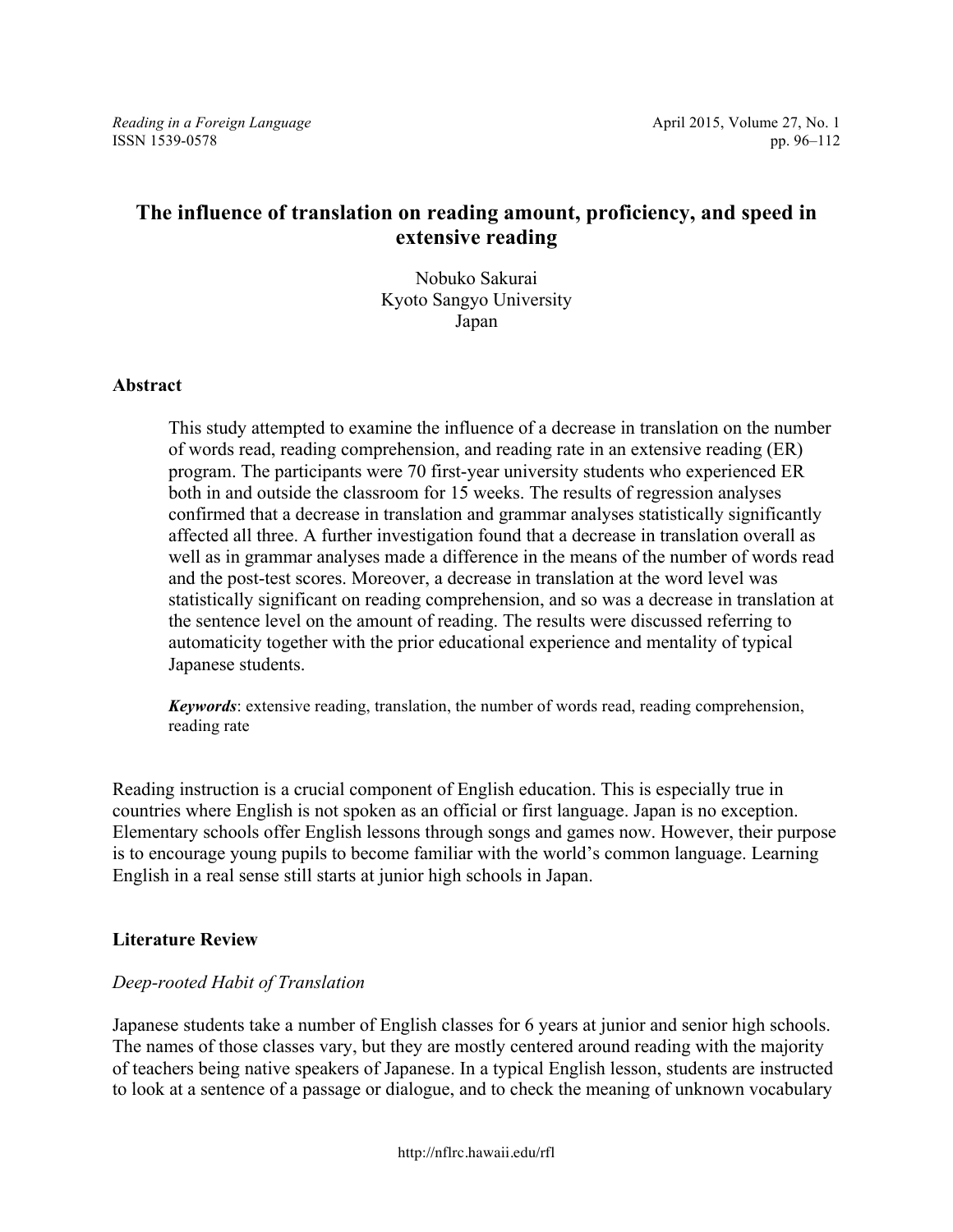in that sentence with their English Japanese dictionary. They are then directed to figure out the grammar and structure of the sentence and understand the content in Japanese. In addition, they are usually advised to make a vocabulary list or to buy a supplementary vocabulary book, or they are provided with such a list prepared by the teacher. All of these customarily place English words on one side and the meaning in Japanese on the other. Students memorize the Japanese part just by looking at the list.

As it is widely known, the grammar-translation method has been adopted in these English classes. According to Kanatani, Takayama, Usukura, and Ota (2011), it is the only method that is endorsed by senior high school English teachers. One of the laws concerning education called Teacher's License Law requires English teachers-to-be to take only one course to learn how to teach English effectively in teacher training programs. In other words, novice teachers who have just obtained an official teacher's license may know the theory but not practice. Under the current circumstances, inexperienced teachers are most likely to repeat the approach that is familiar to them from the time they were students (Kanatani et al., 2011). Similarly, the traditional method is prevalently employed in junior high schools. One piece of evidence is presented in textbooks screened by the Ministry of Education, Culture, Sports, Science and Technology (MEXT, 2013). A textbook in the most popular series, *New Horizon*, only contains approximately 2,000 words (Hasegawa, Chujo, & Nishigaki, 2008). This limited amount is suggestive that a lot of time is spent on detailed analyses of grammar and word-by-word translation. As Chia and Chia (2000) stated, instruction can be more efficient when a shared language between the teacher and students is used in EFL settings. In this manner, reading by means of translation has been the norm in the Japanese English education system.

### *Change in Education Policy and ER*

The grammar-translation method has remained in English classes in Japan, while grammaroriented English education has started being shifted. The content and amount of learning are controlled by the Course of Study approved and enacted by MEXT. A major change was initiated when the revision of the Course of Study was announced in 1989 and went into effect in 1991. These guidelines strongly encouraged English to be taught in a communicative way. This caused approved textbooks to be altered accordingly and dramatically (Sakurai, 2007, 2008). Public junior and senior high schools are obliged to use a recommended textbook. Many private schools, although not bound by law, also tend to choose textbooks from among the approved ones. Analyzing present and past popular English textbooks at junior and senior high schools, Sakurai (2007, 2008) found that the amount of grammar to be learned decreased, whereas the number of seemingly oral / aural exercises increased. Even if more dialogues and conversational phrases are included in newer textbooks, it is plausible that some part of each lesson is still traditionally instructed. The conventional approach needs to be retained for the sake of term and entrance exams. Therefore, the stance each school administration and teacher takes influences the ratio of communicative activities and grammatical exercises in the classroom. As a result, the amount and content of learning are not as unified as they used to be (Sakurai, 2007, 2008).

One way to fill the gap among students whose previous experience of English learning differs greatly is extensive reading (ER). Students select and enjoy reading a lot of easy English books in an ER program under the guidance of the instructor (Day & Bamford, 1998). The learner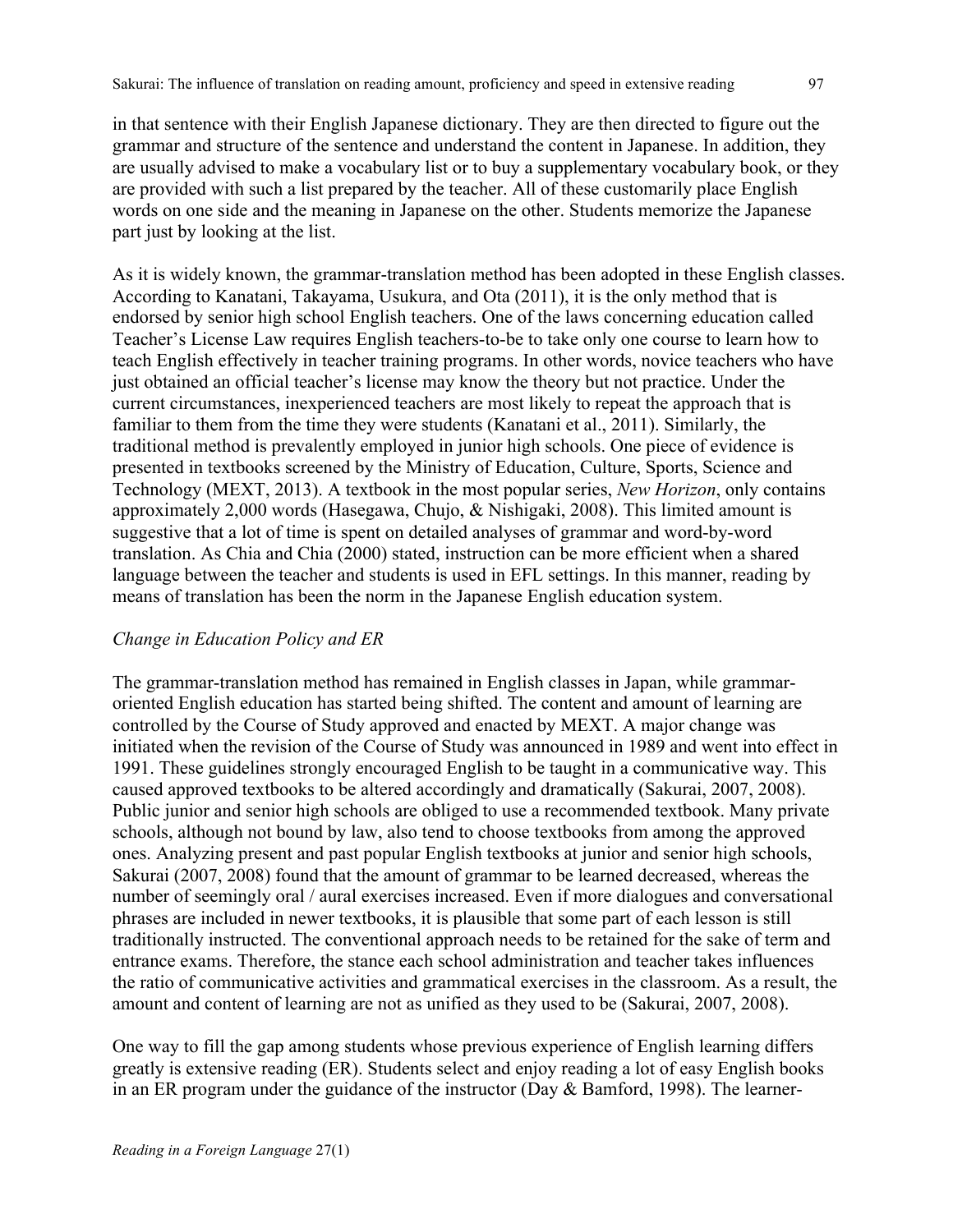oriented nature of ER enables the learning of students who have different educational backgrounds to be effective, reasonable and meaningful. Its popularity is growing at elementary, junior and senior high schools in addition to universities throughout Japan (Takase, 2010). Increase in sales of ER books and more space allocated for graded readers (GRs) in bookstores also indicate the spread of ER nationwide (Helgesen, 2008). Besides individual schools and teachers, the national and local governing organizations have started acknowledging the efficacy of ER. Education Reform Plan Corresponding to Globalization (MEXT, 2013), for instance, proposed that ER should be conducted in the classrooms of elementary, junior and senior high schools together with listening, discussion and presentation exercises.

#### *Efficacy of ER and Translation*

Various effects of ER have been observed and reported over the past decades. Krashen (2004) and Day and Bamford (1998) summarized a number of studies that strongly indicated that ER improved vocabulary, writing, grammar, spelling and test scores such as TOEFL, not to mention general English competency and overall reading skills. Some research even concluded that ER was superior to traditional, direct instruction (Krashen, 2004). Elley (1991) introduced some large-scale, long-term and well-designed studies in which elementary school pupils in the Pacific Islands acquired English rapidly through ER. One of the most impressive findings was revealed by Mason and Krashen (1997). ER positively affected Japanese university students who had failed and were repeating an English course, and it motivated them to learn and improve English.

It is speculated that Japanese students naturally translate English into Japanese even when they are reading ER books that are supposed to be easier than their textbooks. Basically, this is what they have been doing since the very beginning of their English education. Reading English may mean translating it into Japanese to many of them. However, translating is different from reading. House (2009) defines translation as "the process of replacing a text in one language by a text in another language (p. 4). It is also "slow, laborious work" (Cook, 2010, p. 88). Toyama (2012) noted that it would be difficult to understand a translated message or idea since the logic behind it would not be translated accurately from one language to another. In fact, the brain functions differently when we read and when we translate. Wolf (2008) confirmed that reading in English and reading in Japanese triggered different parts of the brain to be active. In a study conducted by Price, Green, and von Studnitz (1999), the results of positron emission tomography (PET) scans demonstrated that more areas of the brain were activated during translation. These findings of neuroscientific research imply that reading and translating are not identical. Furthermore, the process of reading and that of reading through translation differ. In the former, the meaning and sound of vocabulary are automatically and instantly understood, they are kept in the working memory as chunks, and then the meaning of a passage is understood with the help of background knowledge (Day & Bamford, 1998). The brain seems to work differently when translation intervenes in this reading process. According to the model presented by Nishizawa, Yoshioka, and Itoh (2010), after recognizing letters of English in a sentence, Japanese people who have been trained to read by translation instantly search for *kanji* (Chinese characters) that match English words they see. Then, they combine pieces of *kanji* and *kana* (Japanese syllabaries) mixtures to construct an equivalent sentence in Japanese. Hence, the meaning of an English sentence is comprehended in Japanese. More processing of the native language is involved than that of English in this model. This also leads to a conclusion that reading English through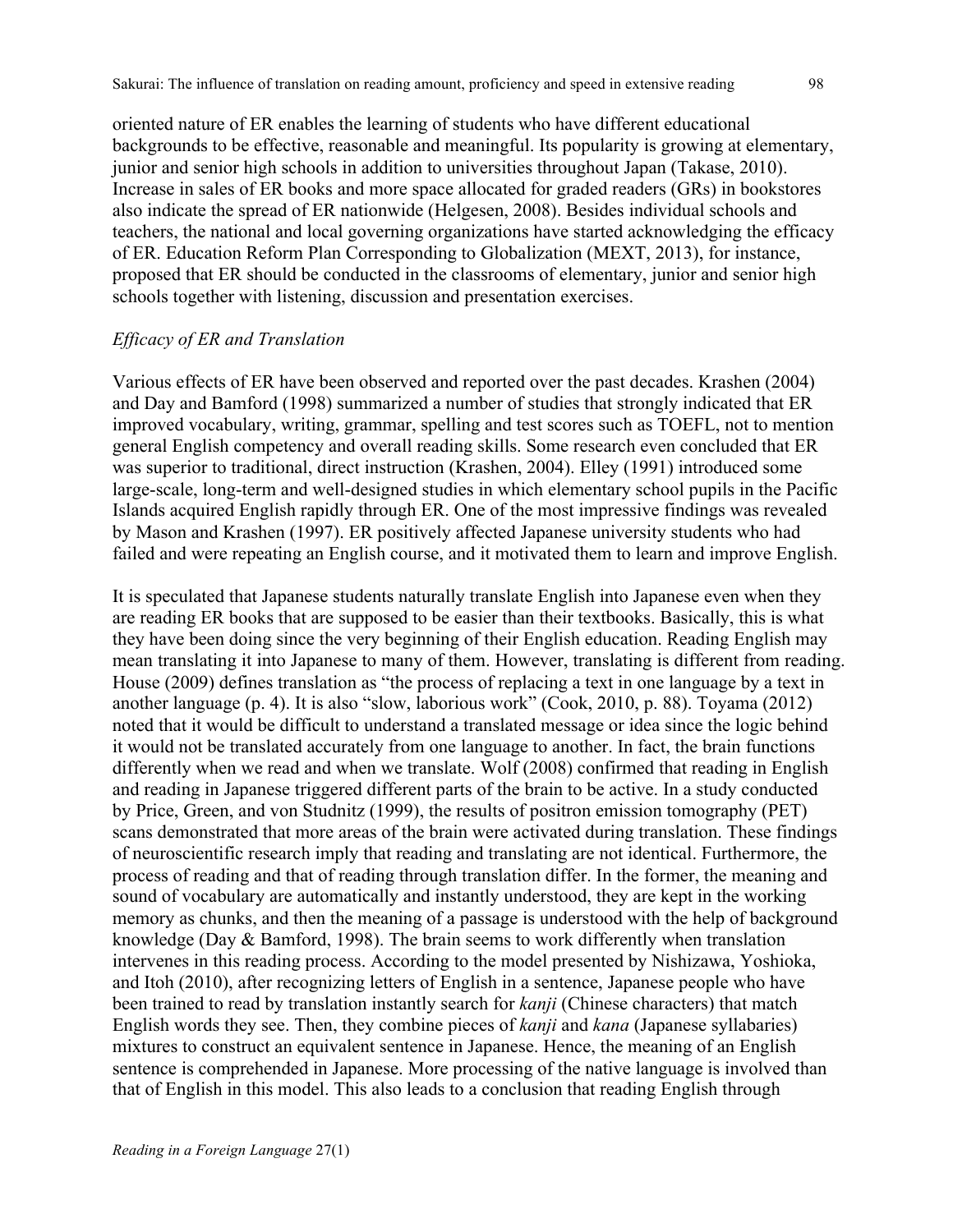translation is different from reading English per se. After all, translation is what O'Malley, Chamot, Stewner-Manzanares, Kupper, and Russo (1985) called an ineffective strategy used by language learners at beginning and intermediate levels.

Translation can be a hindrance in ER programs. Sakurai (2013) reported that a decrease in translation was attributed to an increase in the amount of reading in an ER program. She carried out two multiple regression analyses utilizing the data of the number of words students read and their replies to questionnaires. The participants of the research were 1208 first-year students who experienced ER for one year and 1137 students who did ER for one semester in the following year at a private university in Japan. The number of words these students read was the dependent variable and the replies to the questionnaires were independent variables. Stopping translating appeared as one of the two common factors that predicted the number of words they read in both of the analyses. The research result indicates an unfavorable impact of translation on the reading amount in an ER program.

### *Reading Speed and Fluency in ER*

It is apparent that the reading amount, reading comprehension and reading rate are closely related. The amount of reading plays a crucial role in enhancing reading proficiency (Sakurai, 2011). In order to read a large number of texts, it is fundamental that students learn to read at a good rate and to comprehend the content sufficiently enough to enjoy the story. According to Nuttall (1982) and Rasinski (2000), slow reading rate results in poor comprehension. This is because the capacity of short-term memory is so limited that details must be decoded quickly enough to understand the message of a text (Brown & Hirst, 1983, as cited in Bell, 2001). In other words, fluency and automaticity are vital in reading. Various studies agreed on the definition of reading fluency as the capability to read a text rapidly, effortlessly, smoothly and automatically (Wolf & Katzir-Cohen, 2001). As Logan (1997) remarked, reading rate could be improved by practice, and progress in reading rate would be evidence of the acquisition of automaticity.

In ER programs, learners read a great deal of easy books for pleasure. Because books with levels which are lower than readers' English proficiency levels are supposed to be utilized, reading speed is expected to be rather fast. There are, in fact, some researchers who reported that ER enabled learners to improve reading speed. For example, Beglar, Hunt, and Kite (2012) revealed that all of the three groups of Japanese university students who engaged in ER for an academic year statistically significantly improved their reading rate, while an intensive reading group did not. In a case study conducted by Nishino (2007), two Japanese junior high school students who continued ER for 2.5 years developed their reading speed from 72 to 137 wpm and from 58 to 111 wpm respectively. The gains were attributed to reading approximately 488,709 words and  $528.138$  words<sup>1)</sup>. Imamura (2012) reported that the average reading rate of a group of high school students who read the 45,447 mean words as homework over a period of 7 months increased to 100.55 from 77.60 wpm. The mean rate of the other less enthusiastic group who read 14,279 words on average changed from 86.74 to 96.90 wpm. These improved reading rates still appear to be rather slow compared to Carver's finding (1990, as cited in Fraser, 2007). In Carver's research, university students who were native speakers of English typically read at 260 to 300 wpm when they were casually reading and at 138 wpm when they had to memorize the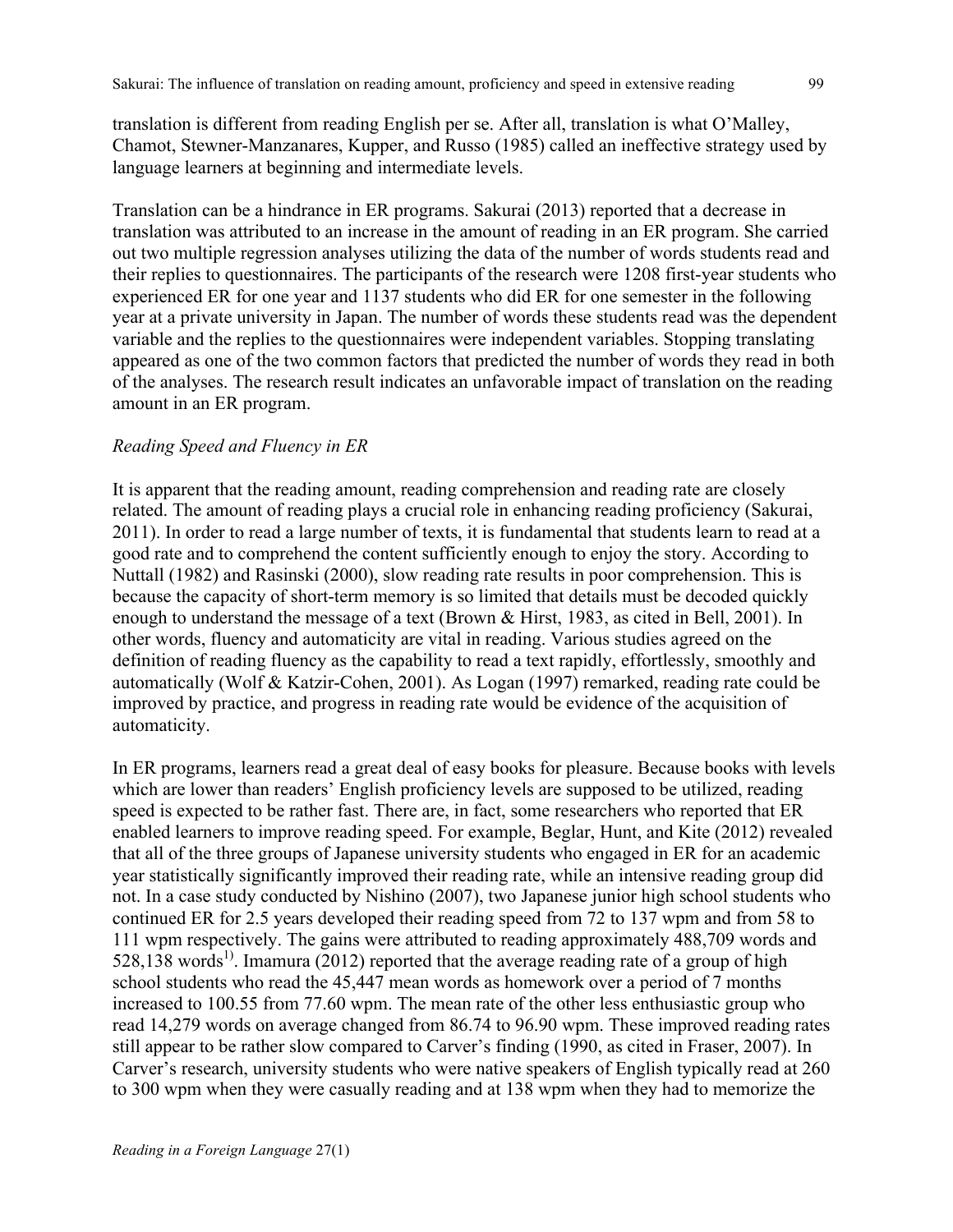text. However, it should be highlighted that the participants of the studies by Beglar et al. (2012), Nishino (2007), and Imamura (2012) were Japanese students reading in a foreign language. Fraser (2007) conducted a study in which Chinese learners of English engaged in scanning, skimming, regular reading, reading to learn and reading and memorizing. They experienced these five tasks in L1 and L2. She found that reading speed in L2 was at least 50% slower than in the L1 across all of the five tasks. Also, reading speed in L2 can be affected by distance in the writing system between L2 and L1 (Fraser, 2007).

## *The Current Study*

Students who have learned to read through translation are prone to spending a lot of time on every single word (Day & Bamford, 1998). If students persist in this habit while reading extensively, a slow rate of reading will impede reading fluency and limit the number of words to be read. In fact, it is suggested in the previously mentioned study by Sakurai (2013) that translation inhibits the number of words to be read from steadily growing in an ER program. It is then reasonable to hypothesize that translation could interfere with comprehension and decrease the reading rate since the reading amount, proficiency and rate appear to be crucially interrelated. The present study is intended to explore the influence of translation during ER further. Thus, the research questions are:

- 1. Does translating ER stories into Japanese affect reading comprehension and reading speed as well as the number of words read in an ER program?
- 2. If it does, what degree of translation influences them?

# **Method**

### *Participants*

Participants of this study were 70 first-year non-English majors at a private Japanese university. All freshmen were required to enroll in an English course. They were divided into 5 levels based on the results of the placement test developed by the university at the beginning of the first semester. The participants were placed in level 1, 3, 4, and 5. That is, their proficiency levels varied from beginner to intermediate. All of them were taking a Reading Skills course which met twice a week for one year, and 55 of them were also taking a twice-a-week Oral Communication course. ER was required as part of the final grades for both of the courses. They were expected to go to the library, check out ER books in their levels, and take quizzes on Moodle Reader after reading. The number of words in books was accumulated when the students passed quizzes. The amount of reading they needed to accomplish differed according to their levels. Depending on the number of words they accumulated, they had up to 5 points added to or deducted from their final grades of each semester. Table 1 summarizes the number of words per point, the minimum number of words to be read, and the number of words to be read to obtain 5 points. For example, Level 3 students had to read at least 25,000 words, and for every additional 5,000 words, they got 1 point added to their final grades.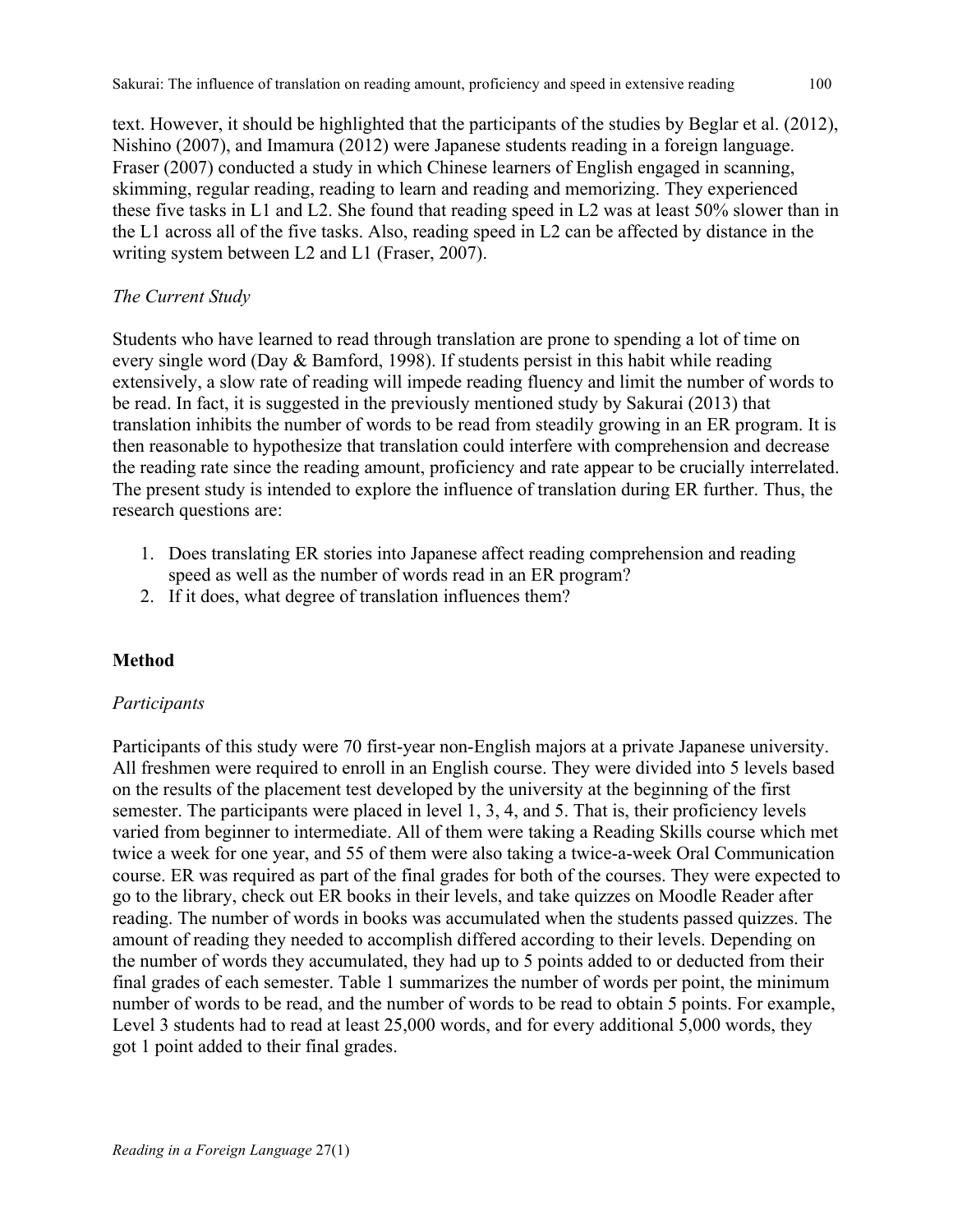|         | points for the final grade (words) |         |        |
|---------|------------------------------------|---------|--------|
|         | 1 point                            | $\pm 0$ | $+5$   |
| Level 1 | 3,000                              | 15,000  | 30,000 |
| Level 3 | 5,000                              | 25,000  | 50,000 |
| Level 4 | 6,000                              | 30,000  | 60,000 |
| Level 5 | 6,500                              | 35,000  | 70,000 |

Table 1. *The conversion of the number of words into points for the final grade (words)*

In addition to ER outside the classroom, the participants experienced ER for 10 to 15 minutes in class. They were instructed to read smoothly and fluently without translating into Japanese and regressing. They were given Reading Record Sheets that were created by the instructor where they kept a record of the books they read in each lesson. They were oriented to write a comment that clearly showed that the book was read and understood along with the name of the book, the series name, the number of words it contained and an evaluation of the book. Most of them read ER books chosen and brought into the classroom by the instructor although they were allowed to read books from the library. Table 2 is the list of the series the students mainly read in and outside the classroom.

Table 2. *Books read by the participants*

| Outside the classroom                   | In class                                      |
|-----------------------------------------|-----------------------------------------------|
| Oxford Bookworms, Cambridge English     | Oxford Reading Tree, Henry & Mudge Series,    |
| Readers, Penguin Readers, Macmillan     | I Can Read, Step Into Reading, All Aboard     |
| Readers, Step Into Reading, Foundations | Reading, Ready-to-Read, Oxford Classic        |
| Reading Library                         | Tales, Fast Forward, Winnie the Witch Series, |
|                                         | Cambridge Storybooks, Penguin Young           |
|                                         | Readers, Building Blocks Library, Primary     |
|                                         | <b>Classic Readers</b>                        |

#### *Instruments*

As a measurement of reading proficiency, Edinburgh Project on Extensive Reading placement/progress test (EPER PPT) A was utilized. This research project to support ER programs was initiated in 1981 by the Institute for Applied Language Studies in the University of Edinburgh (Yamashita, 2008). The test is composed of 12 stories with 141 blanks to be filled in by writing an English word for each blank, and scored by an exact-word method. It is a semiratio cloze with about every 5th to 8th word deleted from the 2nd sentence on in each passage (Yamashita, 2008). As many practitioners seem to agree, various language abilities are demanded in order for missing words to be restored in cloze tests (Bachman, 1985). Among those, EPER PPT measures the knowledge of grammar and vocabulary as well as contextual understanding according to Takase (2012).

A 6-point Likert scale questionnaire was formulated in Japanese (see Appendix 1 for the translated version of the questionnaire). It consisted of 9 questions about translating and pausing. All of the questions started with "Compared to April when I started ER" and they contained the phrase "less often." Questions #1 to #5 asked if the amount of translation decreased compared to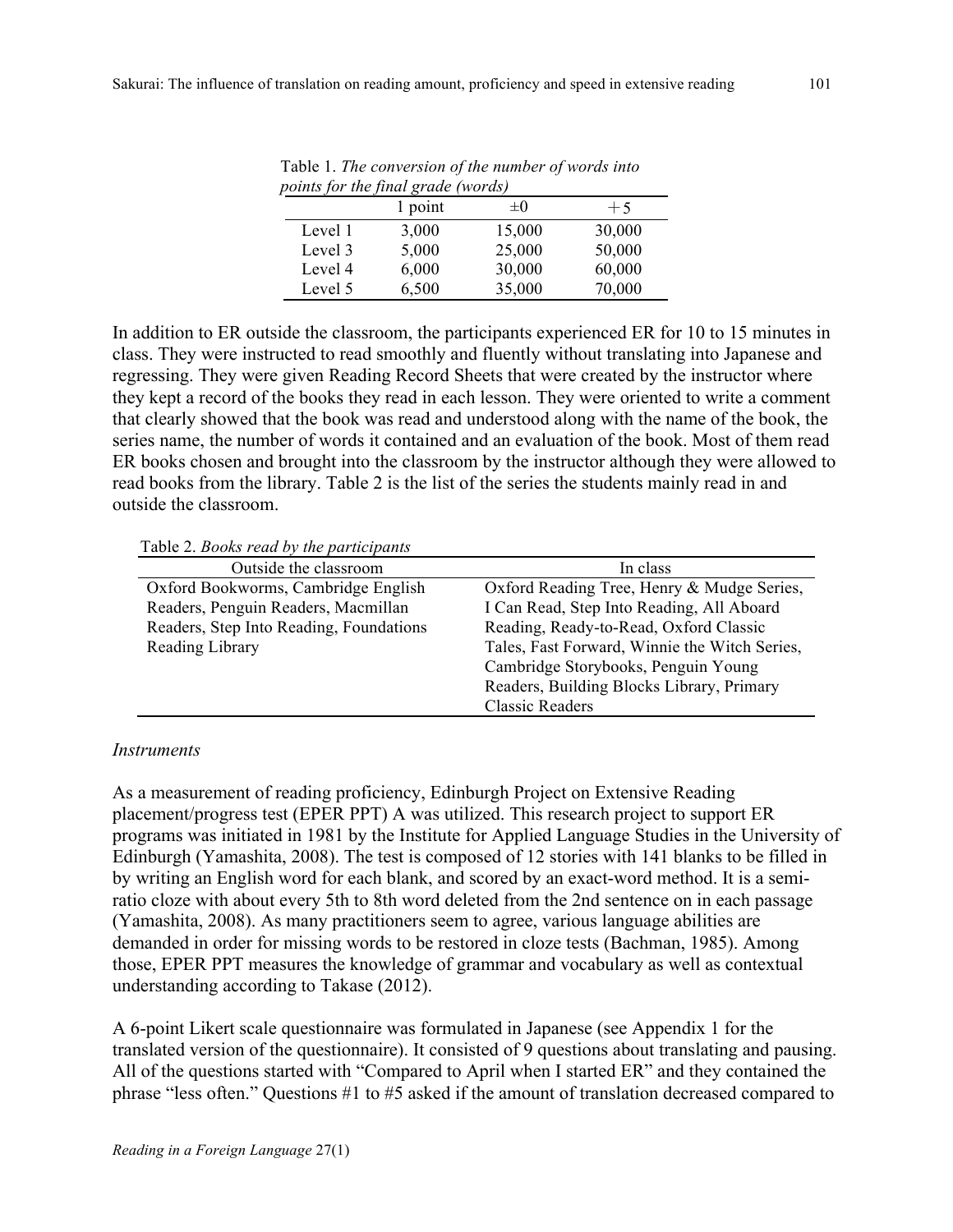April in the sentence and word levels. The underlying assumption was that the students would have given up translating not all at once but gradually by degrees. More specifically, it was hypothesized that they would have stopped translating words they knew well first, words that appeared often second, and sentences in the Japanese word order last if they had ever attempted to abandon the ingrained habit. The replies were expected to show whether or not the degree of decrease was influential. The next question interrogated decrease in vocalization of stories, which was speculated to affect reading speed. In questions #7 and #8, the participants indicated whether they paused while reading extensively. The last question inquired if they thought about English grammar less often during ER at the end of the semester. These questions about stopping and paying attention to grammar were included as they appeared essential at the time of translating.

Reading Record Sheets that had been collected after every  $10<sup>th</sup>$  book were examined and the number of words read in class was calculated when the comment for a book was approved to be sufficient to prove the book was read and understood. The number of words the students accumulated by taking quizzes for outside-the-classroom ER was added to the number of words read in class.

#### *Procedure*

EPER PPT was administered in April before the participants started the ER program as well as at the end of the spring semester. Due to time restriction, only 20 minutes was allocated for both of the pretest in April and posttest in July although the test was supposed to be 60 minutes long. At the same time, the number of words the participants read per minute (wpm) was calculated in April and July. The students read a book of their choice from among the ER books the instructor brought into the classroom. Different sets of books were utilized at the beginning and end of the semester. The latter set included longer and more difficult books. The participants were told to use their smart phones or watches with a second hand to record the minutes and seconds they needed to finish reading the book on their Reading Record Sheets in addition to recording other necessary information such as the number of words in the book. Also, the questionnaire was administered in class at the end of the semester. The total number of words read, the raw scores of pre- and post-tests, the reading rates in April and July and replies to the questionnaire were first input into Excel, and then transferred to SPSS (version 18.0).

#### *Data Analyses*

Research question #1 asked if translating ER books into Japanese affected reading comprehension and reading speed as well as the number of words read in an ER program. In order to answer this question, it seemed necessary to verify first that the participants were actually engaged in ER and ER had an effect on their ability to comprehend stories quickly. Therefore, paired *t-*tests were run in an attempt to find out if there was statistically significant progress in reading proficiency and reading speed after calculating the descriptive statistics. Then, principle component analysis with the 9 survey questions was performed. This was because the questionnaire had 5 questions that inquired about translation in different degrees to examine the other research question. It was considered appropriate to obtain one underlying variable rather than to use the replies to one of the 5 questions or to adopt five variables. Finally,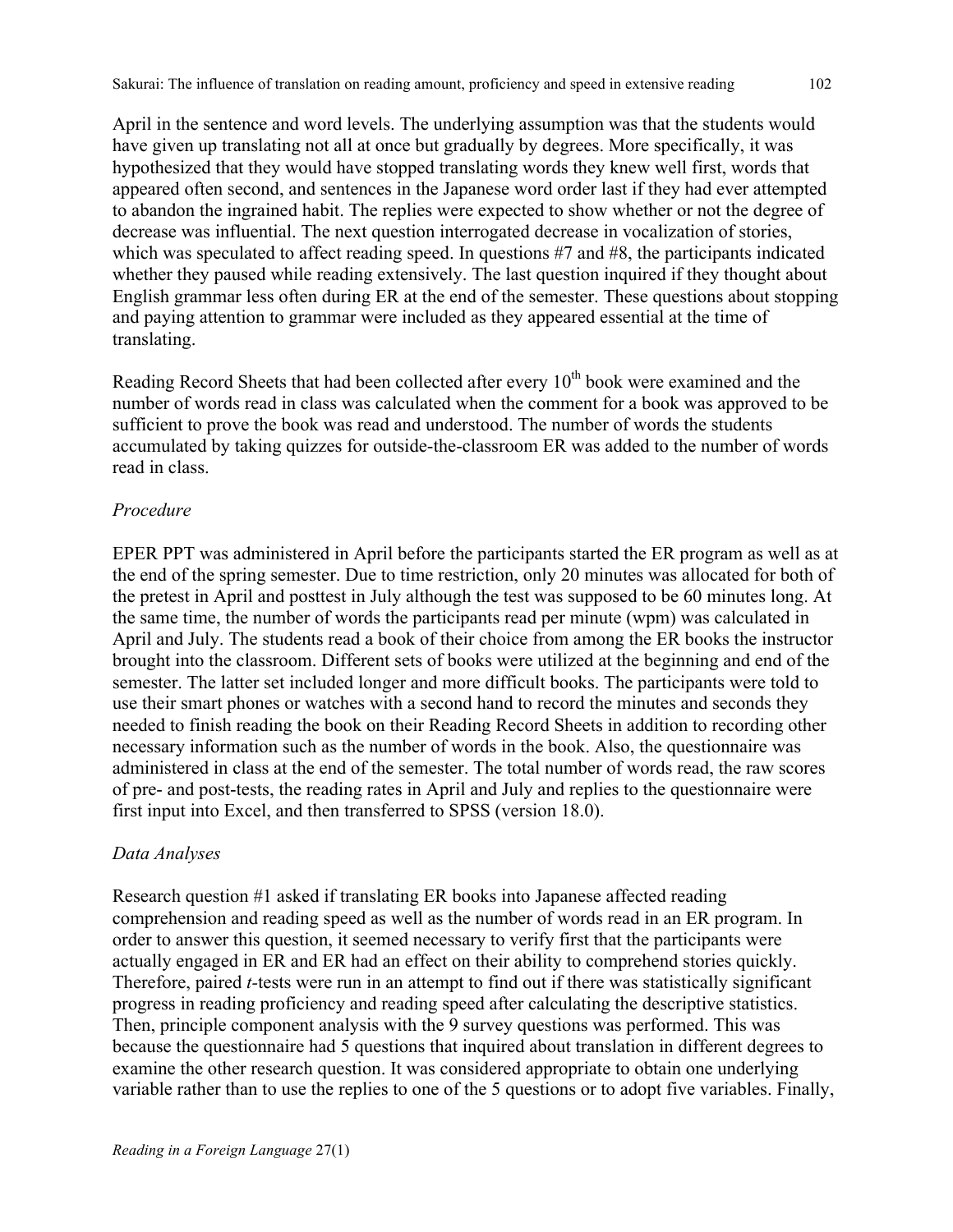utilizing the factor scores of the factors extracted, regression analyses were carried out to investigate the influence of a decrease in translation on the number of words read, reading comprehension and reading rate.

Research question #2 addressed what degree of translation influenced the amount of reading, reading comprehension and reading speed in the case that the answer to the first research question was affirmative. In order to explore this, one-way analysis of variance (ANOVA) was calculated with the reading amount, reading comprehension, and reading speed as dependent variables and replies to the survey as independent variables. First, the participants were divided into two groups. Those who replied positively to a question by writing down the numbers 6, 5, and 4 constituted the first group, Group P (positive). The other group, Group N (negative), was comprised of those who indicated a negative response with the numbers 3, 2, and 1. It was expected that a difference in the means of the three dependent variables between the two groups would indicate that agreeing to what was stated in a question made a difference and contributed to a larger reading amount, better comprehension and a faster reading rate.

### **Results and Discussion**

### *Descriptive Statistics*

Table 3 exhibits the descriptive statistics of the total number of words the participants accumulated in and outside the classroom, the raw scores of pre- and post-EPER PPTs and reading speeds in April and July. The participants read 99,739.51 words on average for 15 weeks. Impressively, the most enthusiastic student accumulated 228, 262 words. A simple calculation indicates that the student read about 20,000 words a week.

The mean scores of the pre- and post-tests were 32.67 and 44.41 respectively. The maximum and minimum scores seemed to assure that proficiency of the participants represented a wide spectrum. However, it should be noted here again that the participants spent only 20 minutes on these tests. The scores might have been higher if the time originally set for the test, 60 minutes, had been secured.

Similarly, reading speed ranged from 46 to 236 wpm in April and 63 to 233 wpm in July. In addition to having revealed that reading rate in L2 became drastically slow, Fraser (2007) found that the participants in the previously quoted study, Chinese learners of English, were not capable of adjusting their reading rate in L2 depending on the purpose of reading. The outcome of her research suggests that the students who cooperated in the current study could have been unaware of the existence of various ways of reading and that they might not have had a notion that they were supposed to alter reading speed according to the purpose of reading. When timing themselves, it is possible that some students might have been feeling rushed to read and reading more like scanning and skimming. Some others might have been trying to learn English by reading carefully through translation. The findings by Fraser (2007) seem to justify the mean reading rate of the present study, 113.86 wpm, although Hill (2001) stated it would be desirable for English learners to reach 200 wpm to function effectively in the real world.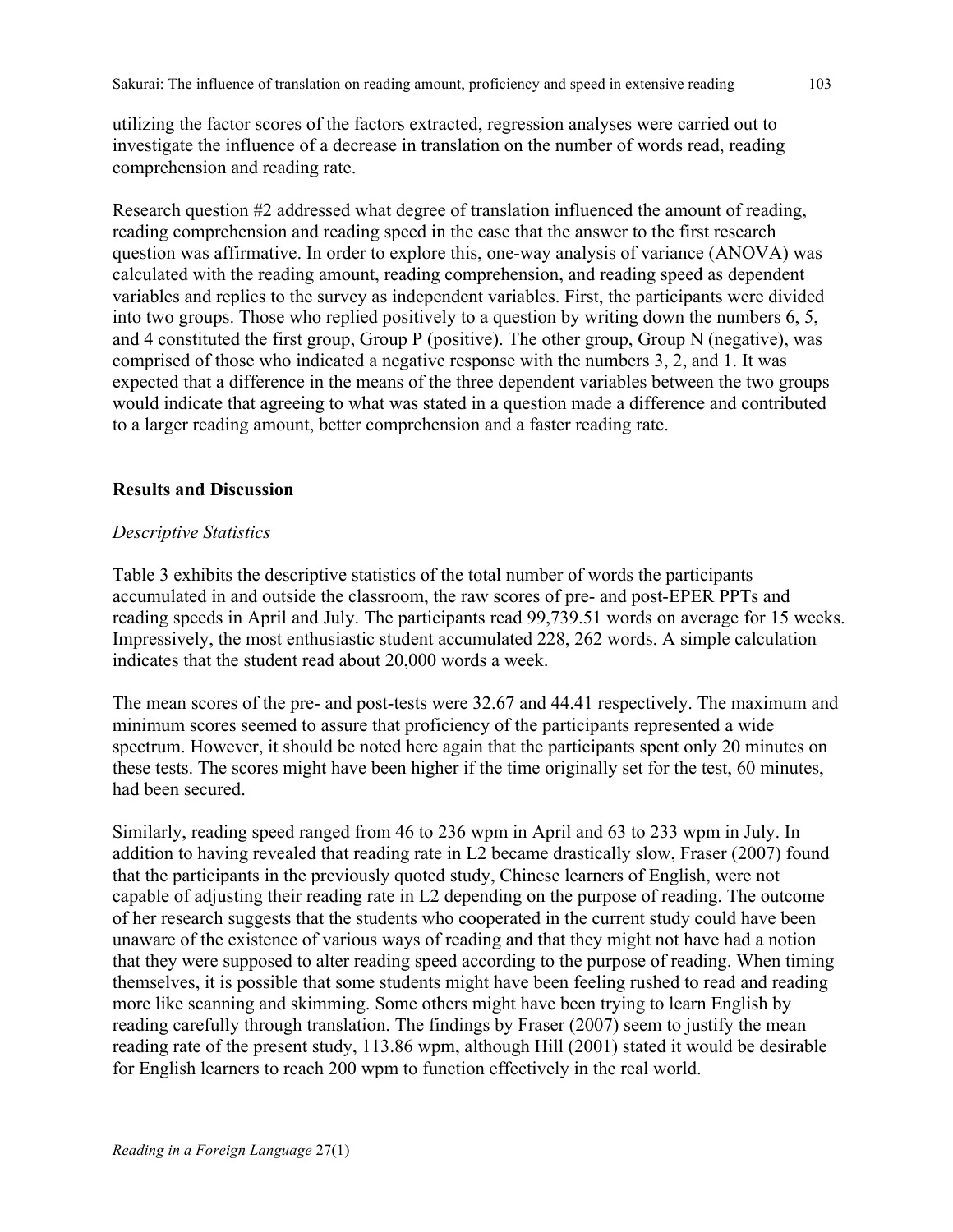| ana reaaing speeus in April ana buly |    |           |            |         |        |  |  |
|--------------------------------------|----|-----------|------------|---------|--------|--|--|
|                                      |    |           | SD         | Max     | Min    |  |  |
| The number of words read             | 70 | 99,739.51 | 37,280.737 | 228,262 | 17.814 |  |  |
| $pre - EPER PPT$                     | 70 | 32.67     | 11.908     | 78      |        |  |  |
| post - EPER PPT                      | 70 | 44 41     | 11.997     | 81      | 20     |  |  |
| pre-wpm                              | 70 | 101.12    | 33.395     | 236     | 46     |  |  |
| post-wpm                             | 70 | 113.86    | 36.504     | 233     | 63     |  |  |

Table 3. *Descriptive statistics of the total number of words read, the scores of EPER PPTs, and reading speeds in April and July* 

The descriptive statistics of the survey are shown in Table 4. The average was mostly 4, "I think so to some extent." This indicates that the participants were conscious that they were not translating and paying attention to grammar as much as they used to. Likewise, it can be assumed that they recognized they were reading more smoothly than in April. A completely negative answer "I never think so." was offered only to Q1 which asked about a decrease in translation overall. This may suggest that their general impression could have been they were still translating regardless of the amount and that their habit of translating was deeply rooted.

Table 4. *Descriptive statistics of the questionnaire*

| Tuble - Descriptive statistics of the questionnaire<br>N |    | $\overline{M}$ | SD    | Max | Min           |
|----------------------------------------------------------|----|----------------|-------|-----|---------------|
| Q1: less translation overall                             | 70 | 3.90           | .950  | 6   |               |
| Q2: less translation in the Japanese word order          | 70 | 4.41           | 1.056 | 6   | 2             |
| Q3: less translation of words                            | 70 | 4.19           | 1.040 | 6   | 2             |
| Q4: less translation of frequently used words            | 70 | 4.61           | 1.026 | 6   | 2             |
| Q5: less translation of familiar words                   | 70 | 4.56           | 1.044 | 6   | 2             |
| Q6: less vocalization                                    | 70 | 4.06           | 1.202 | 6   | $\mathcal{L}$ |
| Q7: pausing at the sight of unknown words                | 70 | 4.41           | 1.028 | 6   | 2             |
| Q8: pausing at the sight of seemingly familiar words     | 70 | 4.19           | 1.011 | 6   | $\mathcal{L}$ |
| Q9: less attention to grammar                            | 70 | 4.61           | 1.018 | 6   |               |

### *Improvement in Reading Proficiency and Speed*

Two-tailed paired *t-*tests were applied to examine the improvement in reading comprehension and reading rate. Table 5 displays the outcomes. The gain in the test scores did not happen by chance according to the result of the *t*-test ( $t = -13.74\overline{1}$ ,  $p < .001$ ). The increase in reading rate was also statistically significant at the  $p < .001$  level ( $t = -3.387$ ). Although these gains were not solely from ER as ER was not the only study the students were undertaking, it seems feasible to conclude that the participants were engaged in ER and ER at least had a positive impact on reading proficiency and rate.

As briefly explained in the method section, EPER PPT is a cloze test. One of the cloze tests that are considered to measure reading proficiency effectively is C test (Iwahori, 2008). According to Connelly (as cited in Iwahori, 2008), C test is created by replacing the last few letters of every other word from the 2nd sentence on in a reading passage by a dash. On EPER PPT, which consists of carefully omitted blanks, no clues such as the first few letters of a word are provided. Test takers are required to use their grammatical knowledge, to figure out appropriate vocabulary and expressions from context and to spell out English words accurately. Therefore, the statistically significant gain can be proof that the participants improved syntactically,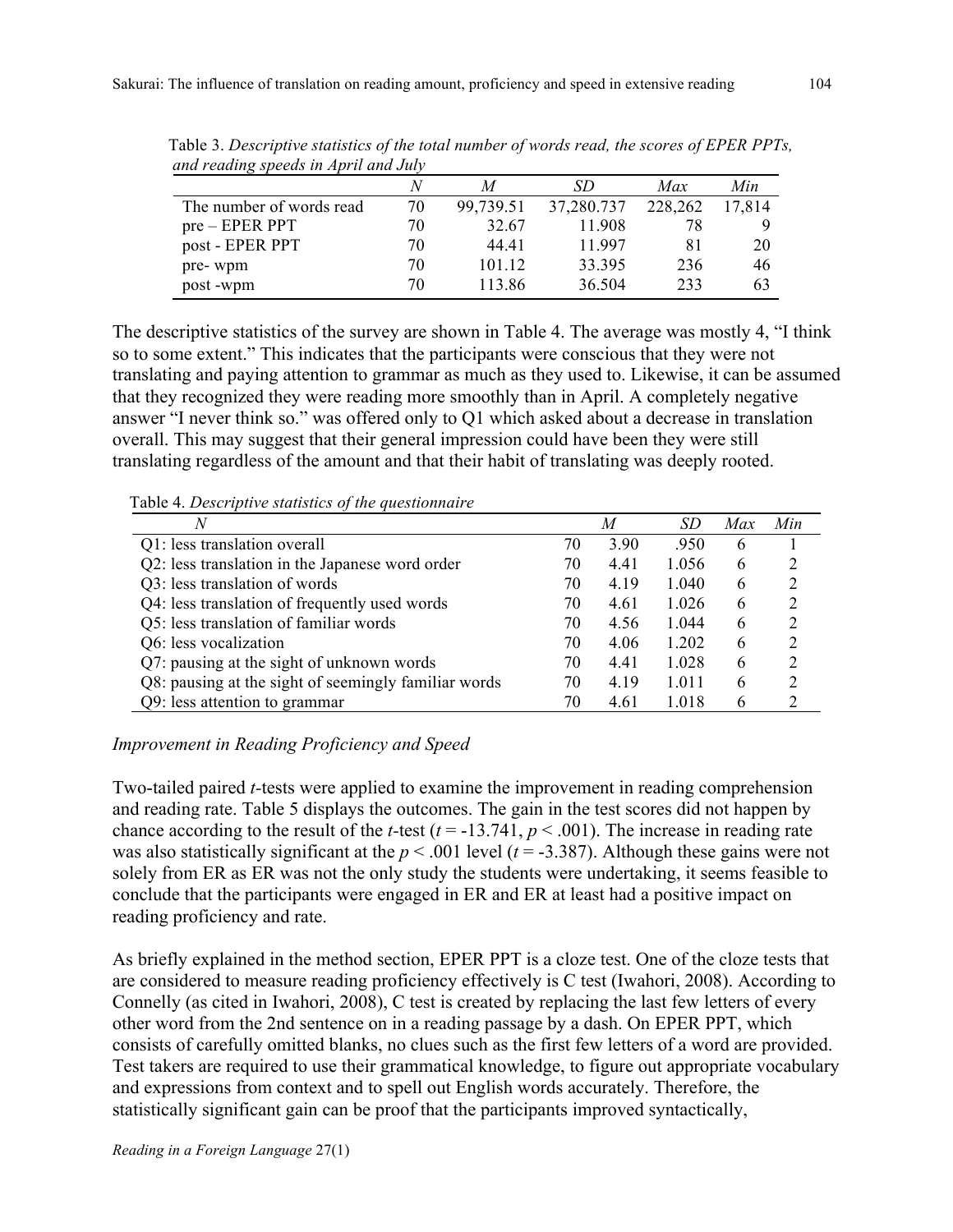semantically, and orthographically.

|               | M      | SD     | Gain  |             |
|---------------|--------|--------|-------|-------------|
| pre-EPER PPT  | 32.67  | 11.908 |       |             |
| post-EPER PPT | 44 41  | 11 997 | 11 74 | $-13741***$ |
| pre-wpm       | 101.12 | 33.395 |       |             |
| post-wpm      | 113.86 | 36.504 | 12.74 | $-3.387***$ |

Table 5. *Means, standard deviations, gains, and t values of the* 

It may be beneficial to identify how much reading attributes to the development of reading rate. Beglar (2012) calculated the standard words<sup>2)</sup> necessary to be read to gain 1 wpm by utilizing the data from various studies. According to his analysis, reading 12,000 to 17,000 standard words leads to a 1 wpm gain. In the current study, the number of running words required to obtain the same reading rate was pursued since GRs nowadays have the number of running words contained printed on or inside the cover so that readers can be informed of how many words they have read. A study by Nishino (2007) estimated that 7,519 and 9,965 running words were read for two Japanese high school students to progress by 1 wpm. The 1 wpm gain in Imamura's research (2012) was the outcomes of reading 1,980 and 1,405 running words. In the present study, the participants read an average of 99739.51 running words and obtained a mean speed of 12.74 wpm. The result of this calculation, 7,828 running words per 1 wpm, is close to that of Nishino's investigation (2007). Discrepancies in the number of words essential to gain 1 wpm suggest the necessity of more research, analysis, and discussion.

#### *Research Question #1*

The first research question posed was if translating ER books into Japanese affected reading comprehension and reading speed as well as the number of words read in an ER program. Prior to regression analyses that would pursue the answer to this question, principal component analysis was first carried out on the 9 items of the questionnaire without rotation so that the number of variables would be reduced. Two factors were extracted. The first one was comprised of Q1, Q2, Q3, Q4, Q5, and Q7. It represented a decrease in the amount of translation as well as grammatical analyses. The other factor, consisting of Q7 and Q8, was named pausing less often. Q6 was excluded as the loadings were close to or below 0.5, and it did not cluster with the two factors. Both of the two factors had high reliabilities, Cronbach's alpha = .84 and .81 respectively. The results were summarized in Table 6.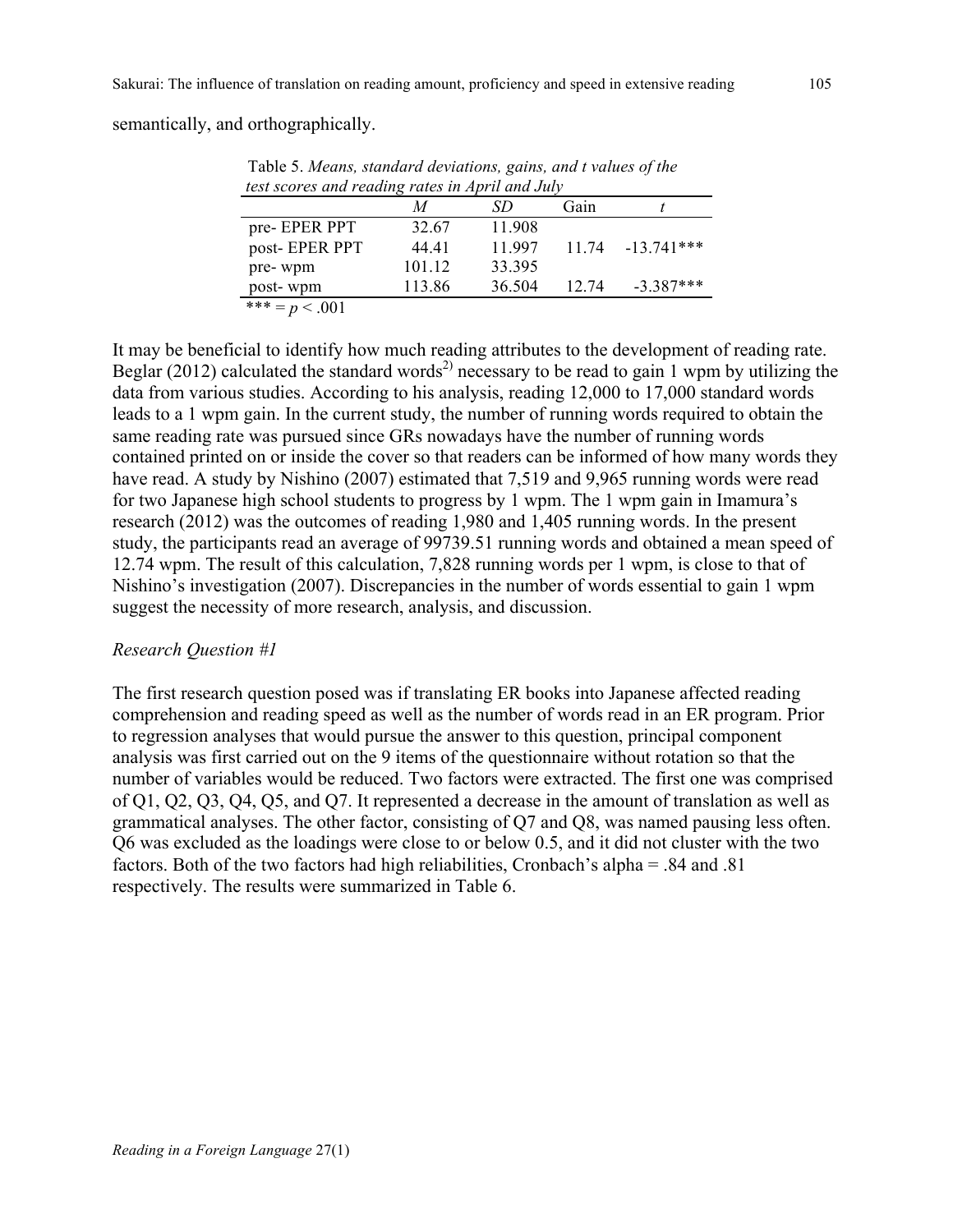|                                                      | Decrease in      | Pausing less often |
|------------------------------------------------------|------------------|--------------------|
|                                                      | translation $\&$ |                    |
|                                                      | grammar analyses |                    |
| Q1: less translation overall                         | .679             | $-.365$            |
| Q2: less translation in the Japanese word order      | .705             | $-.142$            |
| Q3: less translation of words                        | .732             | $-.058$            |
| Q4: less translation of frequently used words        | .725             | $-.514$            |
| Q5: less translation of familiar words               | .717             | $-.404$            |
| Q6: less vocalization                                | .503             | .367               |
| Q7: pausing at the sight of unknown words            | .467             | .691               |
| Q8: pausing at the sight of seemingly familiar words | .563             | .682               |
| Q9: less attention to grammar                        | .724             | .222               |

| Table 6. Factor loadings of the principle component analysis |  |  |  |
|--------------------------------------------------------------|--|--|--|
|                                                              |  |  |  |

With the number of words read, the results of the posttest and wpm in July as dependent variables, regression analyses were performed. The factor scores of the two factors were independent variables. The first factor, a decrease in translation and grammar analyses, correlated with the amount of reading at the  $p < .05$  level  $(R^2 = 0.089^*)$ , with reading comprehension at the  $p < .01$  level ( $R^2 = 0.123**$ ), and with reading speed at the  $p < .05$  level ( $R^2$ )  $= 0.090*$ ). The other factor, pausing less often, was not statistically significant with any of the dependent variables. The results of these regression analyses showed that refraining from translating and thinking about grammar was related to the reading amount, improvement in the post-test scores and advancement in reading rate.

This can be explained by discussing fluency and automaticity. Summarizing a number of studies regarding reading fluency, Wolf and Katzir-Cohen (2001) concluded that the complicated process of reading fluency included "lower level attention and visual perception, phonological representation and phoneme awareness, short-term and long-term memory, lexical access and retrieval, semantic representation, decoding and word identification, morphosyntactic and prosodic knowledge, and connected-text knowledge and comprehension" (p. 220). More components are involved for the Japanese learners of English who are inclined to translate when they read. Moreover, the difference in the writing system can be an additional burden. As stated earlier, the capacity of memory is finite. By avoiding translating in the word and sentence levels, Japanese students may be able to read faster. They may be able to use memory span efficiently to retain information vital to comprehend the content within a time frame. Automaticity of these sub-skills listed by Wolf and Katzir-Cohen (2001) must be enhanced to achieve reading fluency. An attempt to refrain from translating could reduce the workload of the brain. This could result in aiding the development of reading fluency since the memory system plays a primary role in improving automaticity.

#### *Research Question #2*

The other research question asked what degree of translation influenced the number of words read, reading comprehension and reading speed in an ER program. In an attempt to reveal it, one-way ANOVA was run. The independent variables were 2 groups: Group P (the students who provided a positive answer to a question in the questionnaire) and Group N (the participants who answered negatively). The dependent variables were the total number of words read, the results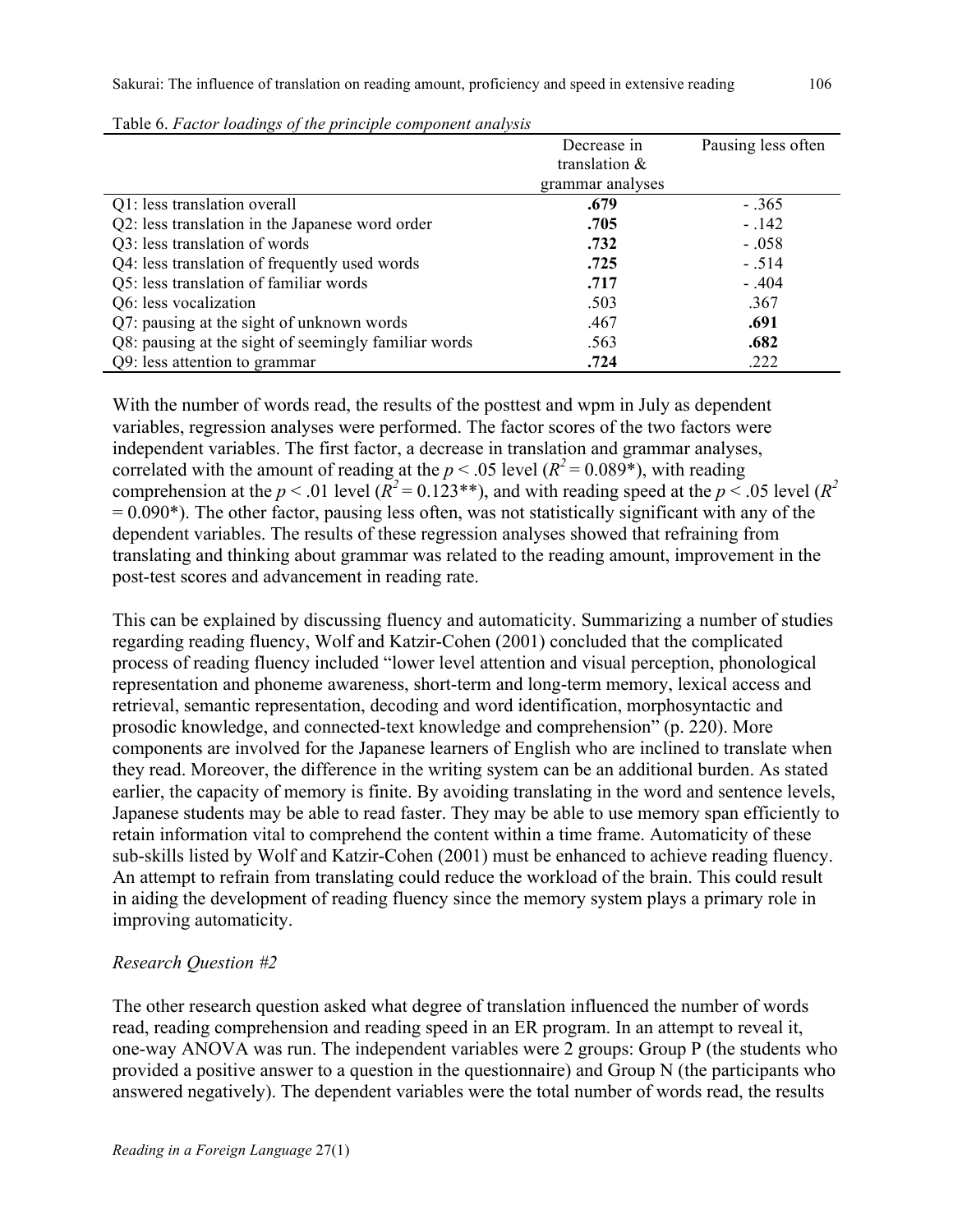of the posttest and wpm in July. First, the difference in the means of Q1, 3, and 9 between Group P and Group N was statistically significant on the post-test scores,  $F(1, 68) = 5.355$ ,  $p < .05$ ,  $F(1, 68) = 5.355$  $(1, 68) = 7.543, p < .01, F(1, 68) = 4.004, p < .05$  respectively (see Table 7). Q1 was "Translation appears in my mind less often," Q3 "I translate English words less often," and Q9 "I think about English grammar less often." A positive answer "I think so" to these three statements made a difference in the post-test scores. Secondly, Table 8 demonstrates the outcomes of ANOVA on the number of words read as the dependent variable. Q1, 2, and 9 were statistically significant. Agreeing to a decrease in translation overall (Q1),  $F(1, 68) = 4.034$ ,  $p < .05$ , a decrease in translation in the Japanese word order  $(Q2)$ ,  $F(1, 68) = 6.906$ ,  $p < .05$ , a decrease in grammar analyses (Q9),  $F(1, 68) = 9.494$ ,  $p < .01$ , made a difference in the mean number of words read. These results can be interpreted as less translation overall, less word translation, and less grammar analysis could enhance reading comprehension. Likewise, less translation overall, less translation in the Japanese word order and less grammar analysis could increase the amount of reading. It is noteworthy that word-level translation could affect reading proficiency, while sentence-level translation may influence the number of words to be read.

Table 7. *Results of ANOVA on reading comprehension*

|                                | <b>SS</b>             |          | df | MS      | F         |
|--------------------------------|-----------------------|----------|----|---------|-----------|
| Q1                             | <b>Between Groups</b> | 724.964  |    | 724.964 | 5.355*    |
| $P = 52$                       | Within Groups         | 9206.021 | 68 | 135.383 |           |
| $N = 18$                       | Total                 | 9930.986 | 69 |         |           |
| Q3                             | <b>Between Groups</b> | 991.560  |    | 991.560 | $7.543**$ |
| $P = 54$                       | Within Groups         | 8939.426 | 68 | 131.462 |           |
| $N = 16$                       | Total                 | 9930.986 | 69 |         |           |
| Q <sub>9</sub>                 | <b>Between Groups</b> | 552.280  |    | 552.280 | $4.004*$  |
| $P = 59$                       | Within Groups         | 9378.706 | 68 | 137.922 |           |
| $N = 11$                       | Total                 | 9930.986 | 69 |         |           |
| ** = $p < .01$ , * = $p < .05$ |                       |          |    |         |           |

|                | SS                    |             | df | <b>MS</b>   | F        |
|----------------|-----------------------|-------------|----|-------------|----------|
| Q1             | <b>Between Groups</b> | 5.371E+9    |    | 5.371E+9    | $4.034*$ |
| $P = 52$       | Within Groups         | $9.053E+10$ | 68 | $1.331E+9$  |          |
| $N = 18$       | Total                 | $9.590E+10$ | 69 |             |          |
| Q <sub>2</sub> | <b>Between Groups</b> | $8.841E+9$  |    | $8.841E+9$  | $6.906*$ |
| $P = 58$       | Within Groups         | 8.706E+10   | 68 | $1.280E+9$  |          |
| $N = 12$       | Total                 | $9.590E+10$ | 69 |             |          |
| Q <sub>9</sub> | <b>Between Groups</b> | $1.175E+10$ |    | $1.175E+10$ | 9.494**  |
| $P = 59$       | Within Groups         | 8.415E+10   | 68 | $1.238E+9$  |          |
| $N = 11$       | Total                 | 9.590E+10   | 69 |             |          |
| $44$ $-201$    | $\sim$ 0.5            |             |    |             |          |

Table 8. *Results of ANOVA on the reading amount*

 $** = p < 0.01, * = p < 0.05$ 

The means of both of the number of words read and the post-test scores were higher among the participants who agreed that they translated and thought about grammar less often in July (Q1  $\&$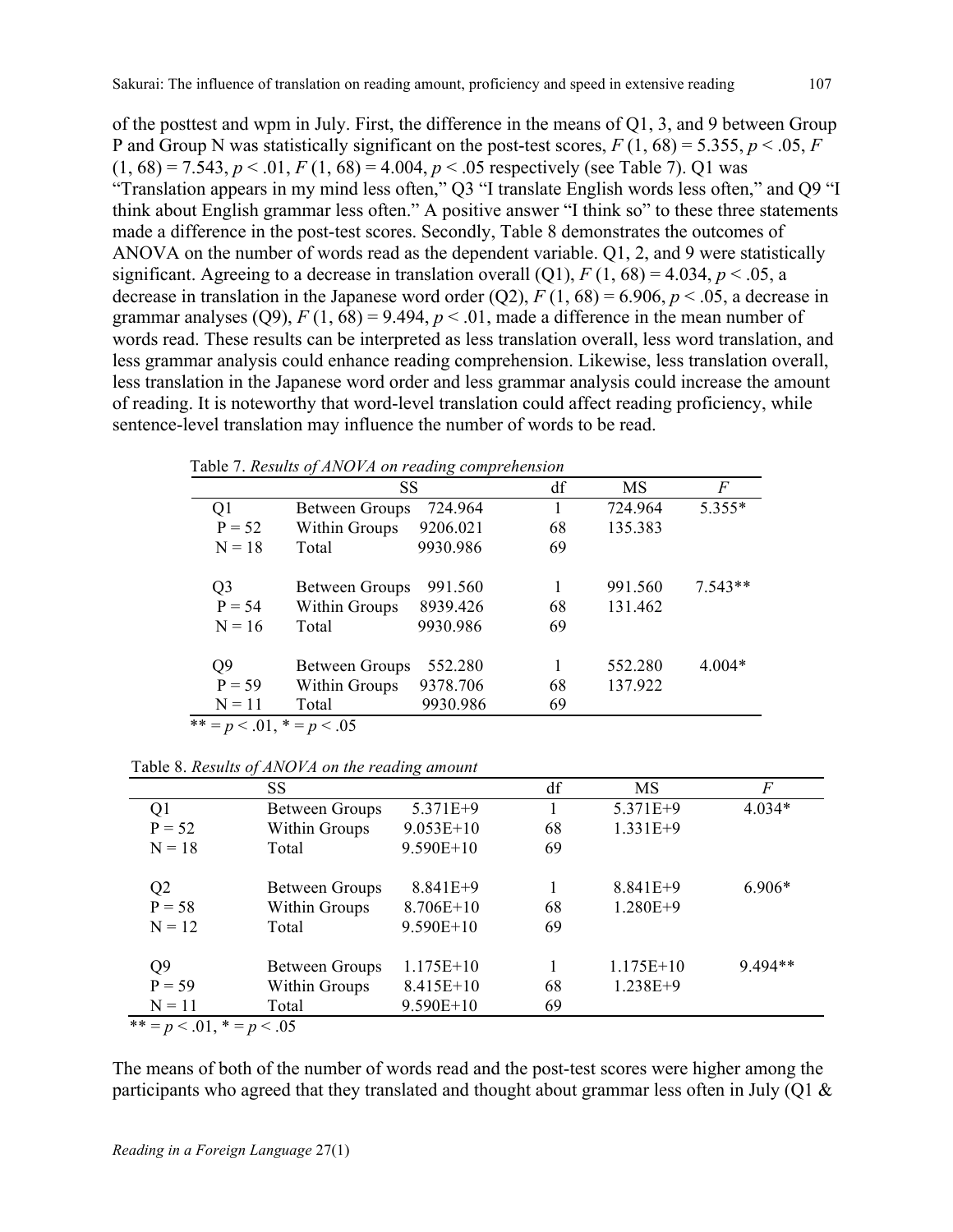Q9). These 2 questions constituted the first factor in the principle component analysis. Thus, the same theory can be adopted here. Less translation and attention to grammar could have supported the development of fluency and automaticity. What should be more focused on here appears to be the relationship between Q3 and the increase in reading proficiency along with the relationship between Q2 and the amount of reading.

A decrease in word translation (Q3) had an effect on the mean of the post-test scores. A lot of English vocabulary has multiple meanings. However, what students learn by rote with their vocabulary lists at junior and senior high schools is just one Japanese equivalent to each English word. They have to cram themselves with so many words at one time. This is their tactic to score high in exams. Let us look at an example below.

### *Jack tripped and injured himself.*

Japanese students naturally think that this sentence means *Jack traveled somewhere and injured himself*. They do not learn the other meaning of *to trip*, *to stumble*, that is less likely to appear in exams. It is probable that they pause and wonder, "Traveled where?" They are then inclined to feel sorry for Jack who might have needed to go to the hospital in an unfamiliar place. Their interpretation can be different from the original meaning especially in terms of the degree of bad luck. This could lead to misunderstanding the storyline and influence comprehension unfavorably. Another example is words that orthographically look similar such as *to adapt* and *to adopt*. Students tend to pause to search for the correct meaning when they encounter confusing English words. This happens probably due to the fact that students just memorize meanings in Japanese without context. Ordinarily, output is not expected for most of the English words they learn by rote. Pausing to retrieve memory can be problematic. Wolf (2008) reported that a special feature of eye movement allows readers to get information about the next 14 to 15 letters coming after the focused word. This facilitates the cognitive process of reading and enhances automaticity. Students could take advantage of this feature by not translating every word. Finally, paying attention to the meaning of individual words and grammatical features is a sign of bottom-up processing (O'Malley & Chamot, 1990). However, top-down processing is indispensable to imagine the overall picture of a story during ER. Refraining from translating and focusing on grammar could cultivate top-down processing.

Stopping translating English sentences in the Japanese word order (Q2) caused the amount of reading to grow. A comment by Day and Bamford (1998) can offer insight to this result. They stated that students who learned reading in the grammar-translation method tended to consider study required a lot of effort and work. The regular procedure for learning English that Japanese junior and senior high school students follow involves: 1) look at (not necessarily read) an English sentence, 2) identify unknown words and underline them, 3) check the meaning of those words with a dictionary and write it down in Japanese, 4) look at the sentence again and find out the grammatical structure they are supposed to learn, 5) connect fragments of Japanese phrases, 6) refine the Japanese sentence so that it clearly shows they have understood the grammar of the sentence, and 7) record it in a notebook and be prepared to present it in class. Most of the steps can be eliminated when they are not expected to translate in the Japanese word order. The absence of pressure to prepare fine Japanese sentences may make students feel they do not have to read so carefully and attentively. The task seems so much less strenuous that they might start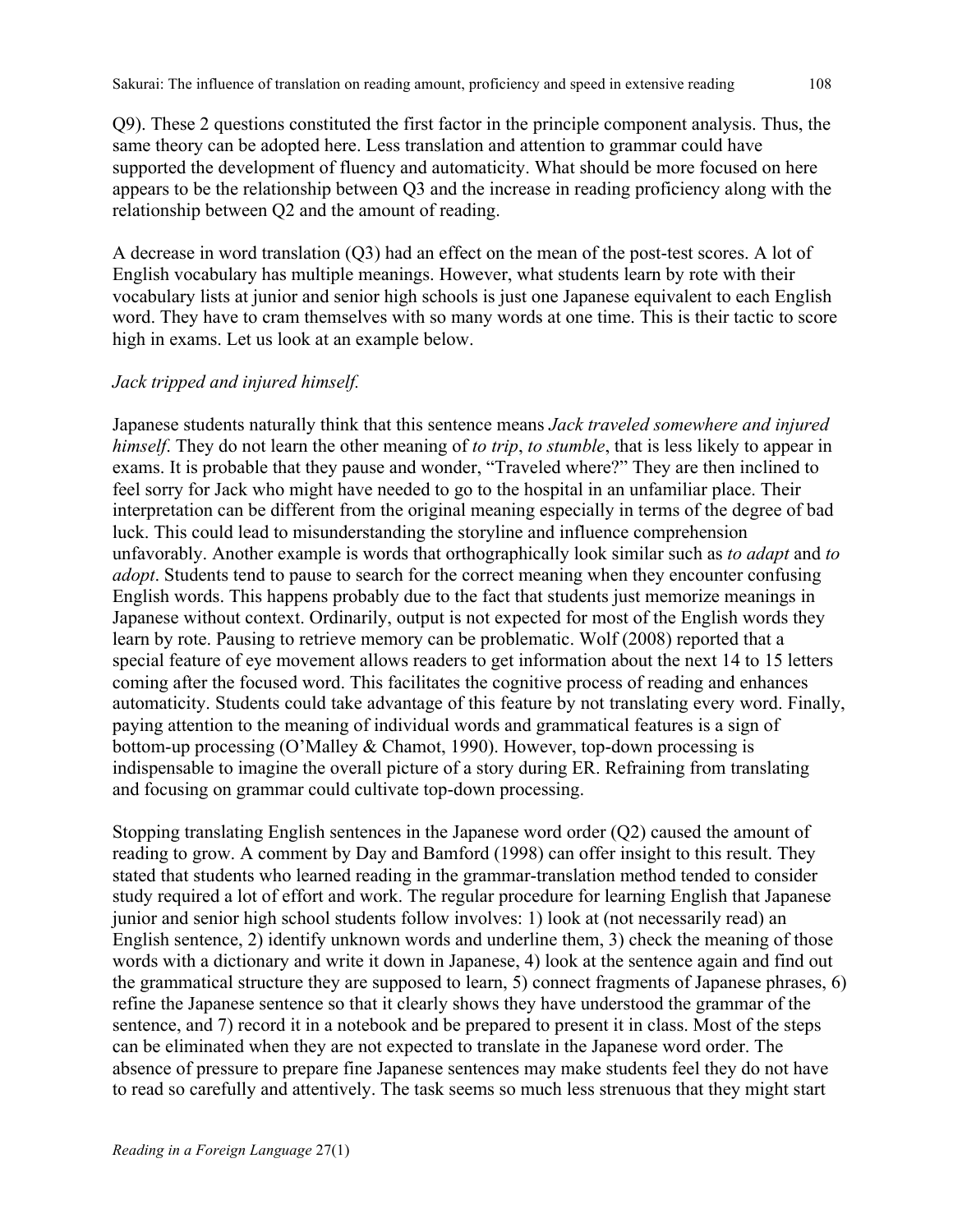feeling at ease. This sense of "slacking off" could be what increases the number of words to be read in ER programs.

The other dependent variable, the post-reading rate, was not statistically significant, possibly implicating the complex nature of reading rate. As estimated earlier, the number of words demanded to be read to gain 1 wpm differed from research to research. One assumption is that reading speed could fluctuate easily due to the psychological state of individual readers. What is on readers' mind, such as worries and tiredness, could disturb concentration and attention to maintain a steady rate.

### **Conclusion**

Two research questions were under investigation in this study. The first asked if translating ER stories into Japanese influenced the reading amount, reading comprehension, and reading speed in an ER program. The outcomes of the regression analyses indicated that a decrease in translation affected all of the three variables. What degree of translation was influential was the second research question. It was suggested that refraining from translating into Japanese overall and stopping analyzing grammar could result in better reading comprehension and a larger amount of reading. Moreover, less word-level and sentence-level translation could favorably impact on reading proficiency and the amount of reading respectively.

It is inferred from these findings that a decrease in translation has an effect on the number of words to be read, reading proficiency, and reading rate in an ER program. Therefore, students should be encouraged to read ER books in English without Japanese. Instructors can support them by first telling them not to translate into Japanese and not to think about grammar during ER. This can be followed by encouraging them not to move their eyes in the Japanese word order, from subject, object, and then verb. Orientating them to understand English words from context, not through Japanese translation, seems valuable as well. The efficacy of ER cannot be maximized without the appropriate guidance of the teacher. It is obvious that more research needs to be conducted concerning the relationship between translation and ER. However, it is hoped that the results of this study were able to offer some insight and tips for successful ER programs.

#### **Notes**

1. Nishino (2007) listed ER books the two students read in the appendices. However, she did not report the number of pages they read for the books they did not finish. Therefore, the exact calculation was not feasible.

2. According to the information provided by Beglar et al. (2012), a standard word is a word consisting of every six character spaces.

#### **References**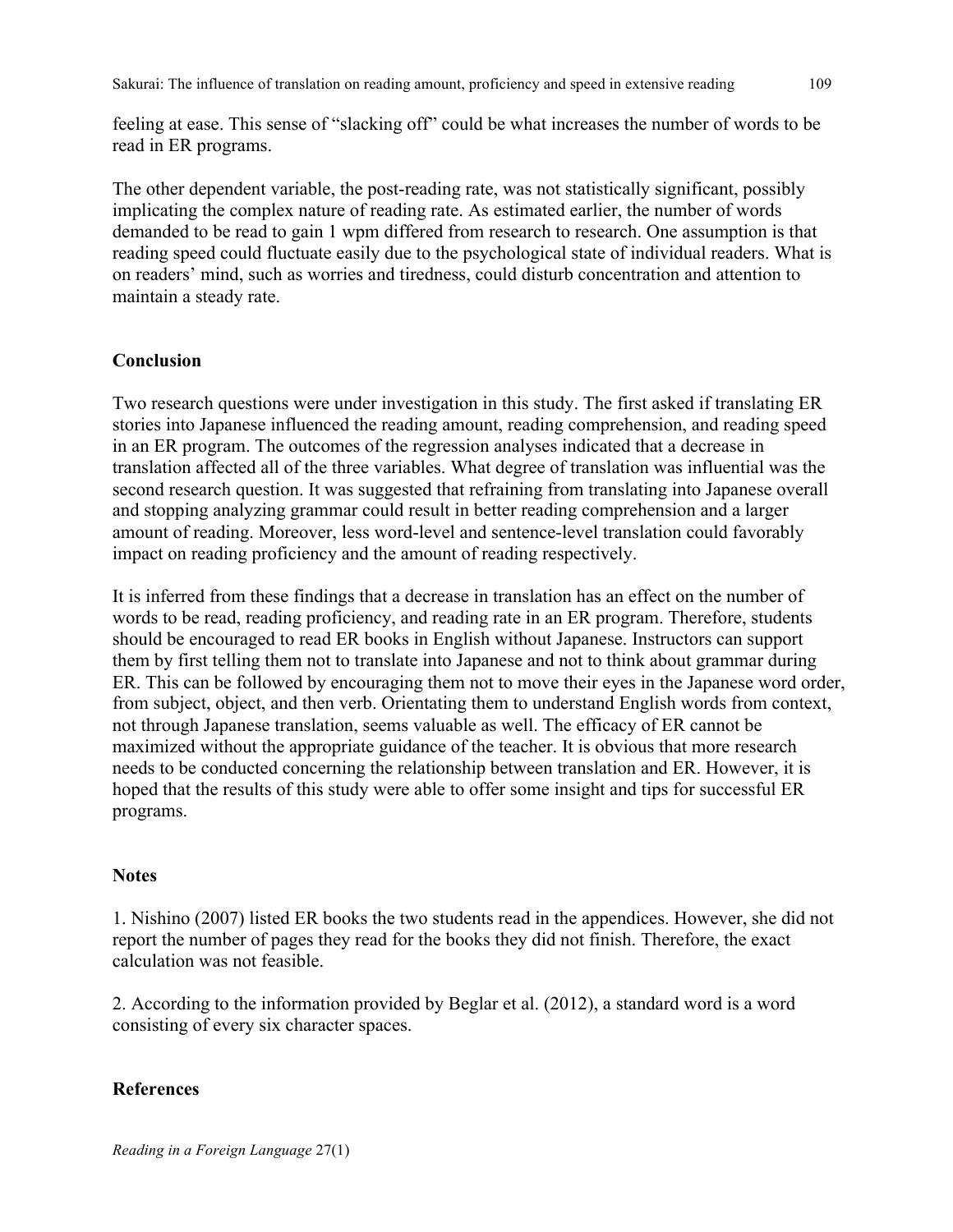- Bachman, L. F. (1985). Performance on cloze tests with fixed-ratio and rational deletions *TESOL Quarterly*, *19*, 535–556.
- Beglar, D. (2012). Extensive reading: A powerful way to develop reading fluency. *JERA Bulletin*, *6*, 2–12.
- Beglar, D., Hunt, A., & Kite, Y. (2012). The effect of pleasure reading on Japanese university EFL learners' reading rates. *Language Learning*, *62*, 665–703. doi: 10.1111/j.1467- 9922.2011.00651.x
- Bell, T. (2001). Extensive reading: Speed and comprehension. *The Reading Matrix, 1*.
- Chia, H., & Chia, H. (2000). Concepts of EFL reading among Taiwanese college students of low reading proficiency. *JALT Journal*, *22*, 296–314.
- Cook, G. (2010). *Translation in language teaching.* Oxford: Oxford University Press.
- Day, R. R., & Bamford, J. (1998). *Extensive reading in the second language classroom.* New York: Cambridge University Press.
- Elley, W. B. (1991). Acquiring literacy in a second language: The effect of book-based programs. *Language Learning*, *41*, 375–411. DOI: 10.1111/j.1467-1770.1991.tb00611.x
- Fraser, C. A. (2007). Reading rate in L1 Mandarin Chinese and L2 English across five reading tasks. *The Modern Language Journal*, *91*, 372–394. DOI: 10.1111/j.1540- 4781.2007.00587.x
- Hasegawa, S., Chujo, K., & Nishigaki, C. (2008). Examining the utility of junior and senior high school English textbook vocabulary. *Journal of the College of Industrial Technology Nihon University*, *41*, 49–56.
- Helgesen, M. (2008). Reading reaction reports: Options and alternatives for student book reports. *Extensive Reading in Japan*, *1*, 4–10.
- Hill, D. R. (2001). Graded Readers. *ELT Journal*, *55*, 300–324.
- House, J. (2009). *Translation.* Oxford: Oxford University Press.
- Imamura, K. (2012). How extensive reading, reading span, and reading speed are interrelated. *Extensive Reading World Congress Proceedings, 1*, 124–127.
- Iwahori, Y. (2008). Developing reading fluency: A study of extensive reading in EFL. *Reading in a Foreign Language*, *20*, 70–91.
- Kanatani, K., Takayama, Y., Usukura, M., & Ota, E. (2011). *Koko eigo jyugyo wo kaeru* [Let's change English classes at high school]. Tokyo: ALC Press Inc.
- Krashen, S. D. (2004). *The power of reading: Insights from the research* (2<sup>nd</sup> ed.). CT: Libraries Limited.
- Logan, G. D. (1997). Automaticity and reading: Perspectives from the instance theory of automatization. *Reading and Writing Quarterly*, *13*, 123–146. DOI: 10.1080/1057356970130203
- Mason, B., & Krashen, S. (1997). Extensive reading in English as a foreign language. *System*, *25*, 91–102*.* doi: 10.1016/S0346-251X(96)00063-2
- Ministry of Education, Culture, Sports, Science and Technology. (2013). Education reform plan corresponding to globalization. Retrieved February 27, 2013, from http://www.mext.go.jp/b\_menu/houdou/25/12/\_\_icsFiles/afieldfile/2013/12/17/1342458 01\_1.pdf.
- Nishino, T. (2007). Beginning to read extensively: A case study with Mako and Fumi. *Reading in a Foreign Language, 19*, 76–105.
- Nishizawa, H., Yoshioka, T., & Itoh, K. (2010). Extensive reading program which changes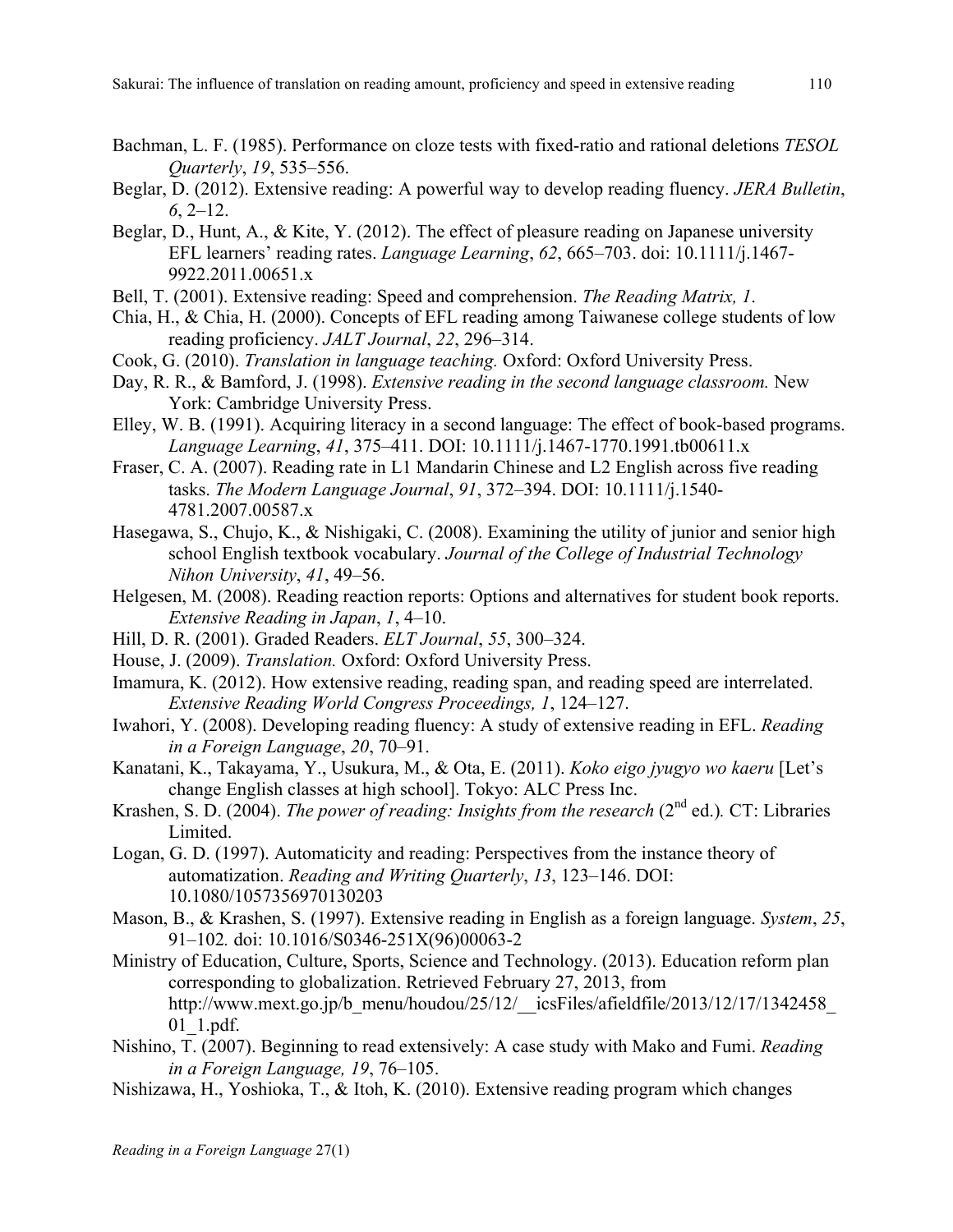reluctant engineering students into autonomous learners of English. *Journal of Japanese Society for Engineering Education*, *58*, 12–17.

- Nuttall, C. (1982). *Teaching reading skills in a foreign language.* Oxford: Heinemann.
- O'Malley, J. M., Chamot, A. U., Stewner-Manzanares, G., Kupper, L., & Russo, R. P. (1985). Learning strategies used by beginning and intermediate ESL students. *Language Leaning*, *35*, 21–46. DOI: 10.1111/j.1467-1770.1985.tb01013.x
- O'Malley, J. M., & Chamot, A. U. (1990). *Learning strategies in second language acquisition.*  New York: Cambridge University Press.
- Price, C. J., Green, D. W., & von Studnitz, R. (1999). A functional imaging study of translation and language switching. *Brain*, *122*, 2221–2235.
- Rasinski, T. (2000). Speed does matter in reading. *The Reading Teacher*, *54*, 146–151.
- Sakurai, N. (2007). Changes in high school English education: A comparison of popular English textbooks. *CTA Humanistica Et Scientifica Universitatis Sangio Kyotiensis Humanities Series*, *36*, 131–144.
- Sakurai, N. (2008). The change of grammar instruction seen in approved English textbooks for Junior high school. *Kinki University English Journal*, *1*, 85–101.
- Sakurai, N. (2011). The relationship between the total number of words read and test scores in an extensive reading program. *ACTA Humanistica Et Scientifica Universitatis Sangio Kyotiensis Humanities Series*, *43*, 112–122.
- Sakurai, N. (2013). Interesting books and no translation: Two factors to increase the amount of reading in an extensive reading program. *ACTA Humanistica Et Scientifica Universitatis Sangio Kyotiensis Humanities Series*, *46*, 67–78.
- Takase, A. (2010). *Eigo tadoku tacho shido manyuaru* [Manual for teaching extensive reading and listening]. Tokyo: Taishukan Publishing, Co., Ltd.
- Takase, A. (2012). The impact of extensive reading on reluctant Japanese EFL learners. *The European Journal of Applied Linguistics and TEFL*, *1*, 97–113.
- Toyama, S. (2012). *Kangaeru toha doyukotoka* [What thinking means]. Tokyo: Shueisha Inc.
- Wolf, M. (2008). *Proust and the squid: The story and science of the reading brain* (J. Komatsu, Trans.). Tokyo: Intershift Inc. (Original work published in 2007)
- Wolf, M., & Katzir-Cohen, T. (2001). Reading fluency and its intervention. *Scientific Studies of English*, *5*, 211–239. doi: 10.1207/S1532799XSSR0503\_2
- Yamashita, J. (2008). Extensive reading and development of different aspects of L2 proficiency. *System*, *36*, 661–672. doi:10.1016/j.system.2008.04.003

### **Appendix A**

#### *Questionnaire*

This questionnaire is only for research purposes to improve the ER program, and is not at all related to your grades. Please answer using the numbers 1 to 6.

 $6 = I$  strongly think so.  $5 = I$  think so.  $4 = I$  think so to some extent.  $3 = I$  don't think so so much.  $2 = I$  don't think so.

*Reading in a Foreign Language* 27(1)